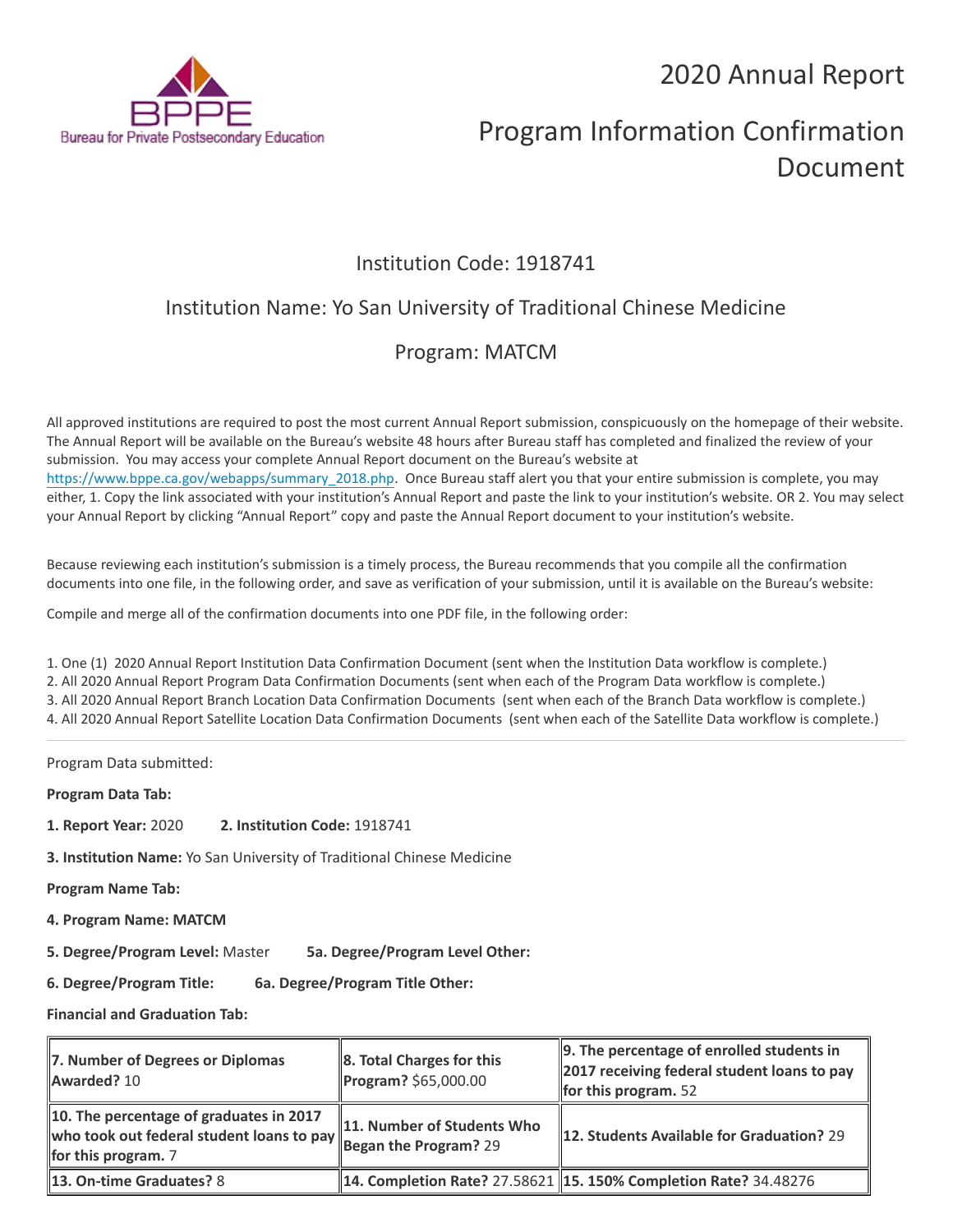## **16. Is the above data taken from the Integrated Postsecondary Education Data System (IPEDS) of the United States Department of Education?** No

### **Placement Data Tab:**

CEC § 94929.5 requires institutions to report placement data for every program that is designed or advertised to lead to a particular career, or advertised or promoted with any claim regarding job placement.

| 17. Graduates Available for<br><b>Employment? 10</b>                                                                                                               | 18 Graduates Employed in the<br>Field? 4 | $\parallel$ 19. Placement Rate? 40 |  |  |
|--------------------------------------------------------------------------------------------------------------------------------------------------------------------|------------------------------------------|------------------------------------|--|--|
| 20. Graduates Employed in the field                                                                                                                                |                                          |                                    |  |  |
| $\vert$ 20a. 20 to 29 hours per week? 2                                                                                                                            | 20b. At least 30 hours per week? 2       |                                    |  |  |
| $\ $ 21. Indicate the number of graduates employed                                                                                                                 |                                          |                                    |  |  |
| 21a. In a single position in the field of study: 1<br>21b. Concurrent aggregated positions in the field of<br>study: $3$                                           |                                          |                                    |  |  |
| 21d. By the institution or an employer owned by the institution, or<br>21c. Freelance/self-employed: 2<br>an employer who shares ownership with the institution: 1 |                                          |                                    |  |  |

### **Exam Passage Rate Tab:**

5 CCR §74112(j) requires the institution to collect the exam passage data directly from its graduates if the exam passage data is not available from the licensing agency.

### **22. Does this educational program lead to an occupation that requires State licensing?** Yes

**22a. Do graduates have the option or requirement for more than one type of State licensing exam?** Yes **Option/Requirement #1:** California Acupuncture Licensing Exam **Option/Requirement #2:** National Certification Commission for Acupuncture and Oriental Medicine **Option/Requirement #3: Option/Requirement #4:**

**Exam Passage Rate - Year 1 Tab:**

**23. Name of the State licensing entity that licenses the field:** Yes

**24. Name of Exam?** California Acupuncture Licensing Exam

| <b>25. Number of Graduates Taking</b> | 26. Number Who Passed the | 27. Number Who Failed the | $\ 28.$ Passage |
|---------------------------------------|---------------------------|---------------------------|-----------------|
| <b>State Exam? 10</b>                 | <b>State Exam?</b> 7      | <b>State Exam?</b> 3      | <b>Rate? 70</b> |

**29. Is This Data from the State Licensing Agency that Administered the Exam?** Yes **29a. Name of Agency:** California Acupuncture Board

**30. If the response to #29 is "No", provide a description of the process used for Attempting to Contact Students.**

**Exam Passage Rate - Year 2 Tab:**

**31. Name of the State licensing entity that licenses the field:** California Acupuncture Board

**32. Name of Exam?** California Acupuncture Licensing Exam

| 33. Number of Graduates Taking 34. Number Who Passed the 35. Number Who Failed the 36. Passage |                       |                      |                |
|------------------------------------------------------------------------------------------------|-----------------------|----------------------|----------------|
| <b>State Exam? 15</b>                                                                          | <b>State Exam? 14</b> | <b>State Exam? 1</b> | Rate? 93.33333 |

**37. Is This Data from the State Licensing Agency that Administered the Exam?** Yes **37a. Name of Agency:** California Acupuncture Board

**38. If the response to #37 is "No", provide a description of the process used for Attempting to Contact Students.** 

**Salary Data Tab:**